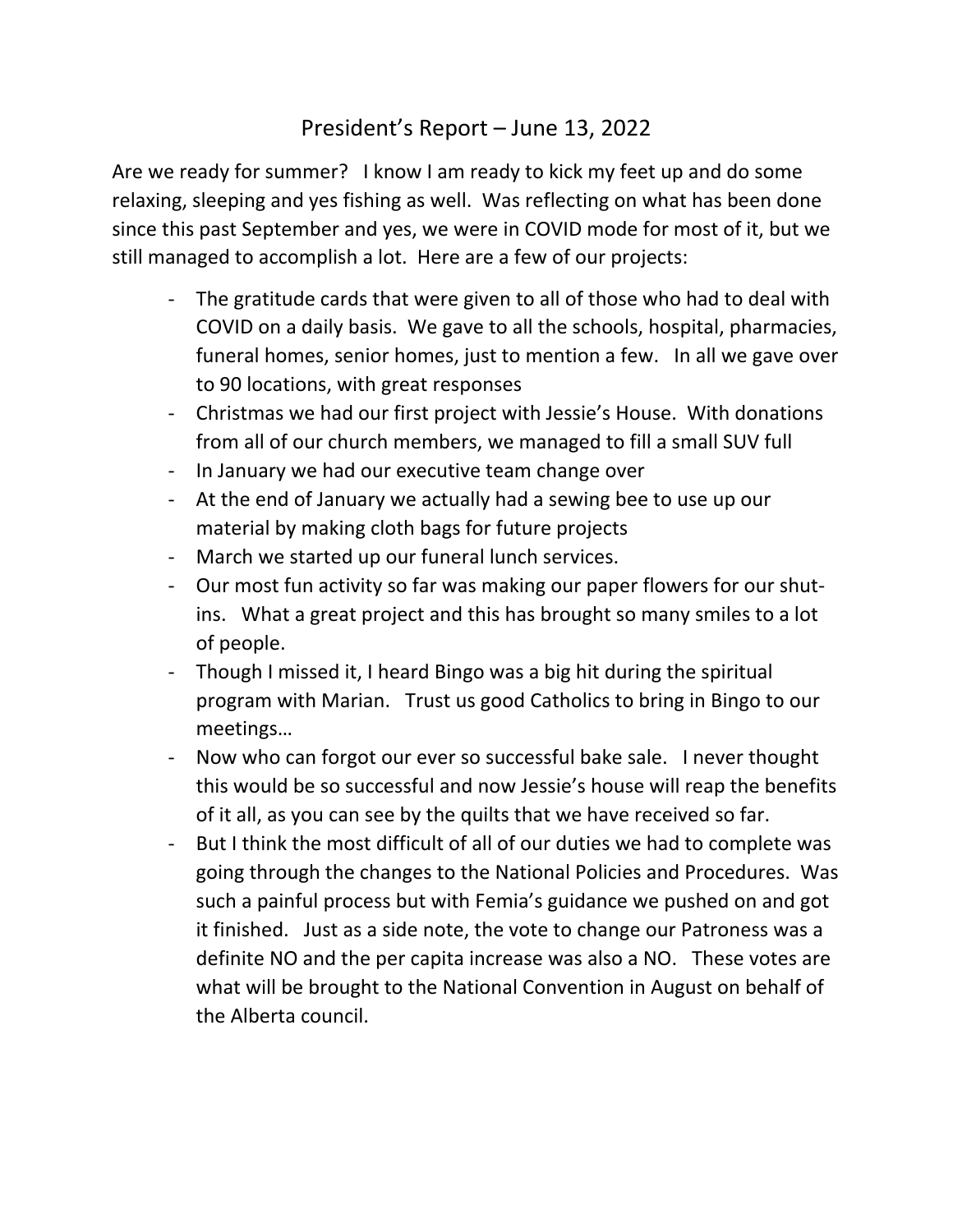I am positive I have forgotten other projects/things that we have accomplished, as we are a very busy and vibrant council. I truly am looking forward to our next year together and see what else we can accomplish.

I attended the Provincial convention a couple of weekends ago, and on the Friday there were 3 speakers, which in a sense, represented the three pillars of CWL. Our first speaker was Dr. Troy Davies of Catholic Social Services, who shared his wisdom in a presentation titled: "The Eucharist: A Love Story That Every Catholic Needs to Know". He spoke about answering a question asked to him "Is the host and wine truly changed to be the Body and Blood of Jesus. His simple answer was "Why would we venerate a piece of bread and cup of wine?" Was very informative and learned lots about the consecration that I did not know before.

 Father Jim Corrigan in the afternoon invited us to see how we can begin a relationship with our Indigenous brothers and sisters. His was titled Peeling the Layers of an Onion. His thought process was loosely based on the grieving process. While grieving there are different stages that a person will go through, such as shock, anger, sadness etc. The onion represents that every emotion we have is one layer of the onion and as we deal with one layer, another one is underneath it to replace the previous layer, until you come to the core of the onion, which is the acceptance. As we are just at the beginning of the truth and reconciliation process with our Indigenous people, we have to see where we are at with the changes that will be coming. We had two exercises which were both very eye-opening. The 1st exercise which was done as a group at each table where we had an envelope and in that envelope there was one or two words. We had to describe what that word meant to us. Our word was Inner-City, another was Systemic Racism and another was Residential Schools. The second exercise was a sentence and ours was "Why do we have to pay for what our Fore-fathers did?" This created some great dialogue among us. If Fr Corrigan's plan was to make people think and reflect on this very contentious issue, he succeeded, because for me, it was a realization that this is not a quick fix and we are still very divided on what should or should not be done.

The last speaker was our Past Provincial president Judy Look who explained the three-committee concept. We quickly learned that we cannot take the 6 current positions and slot them into only one of the three pillars. She explained that any